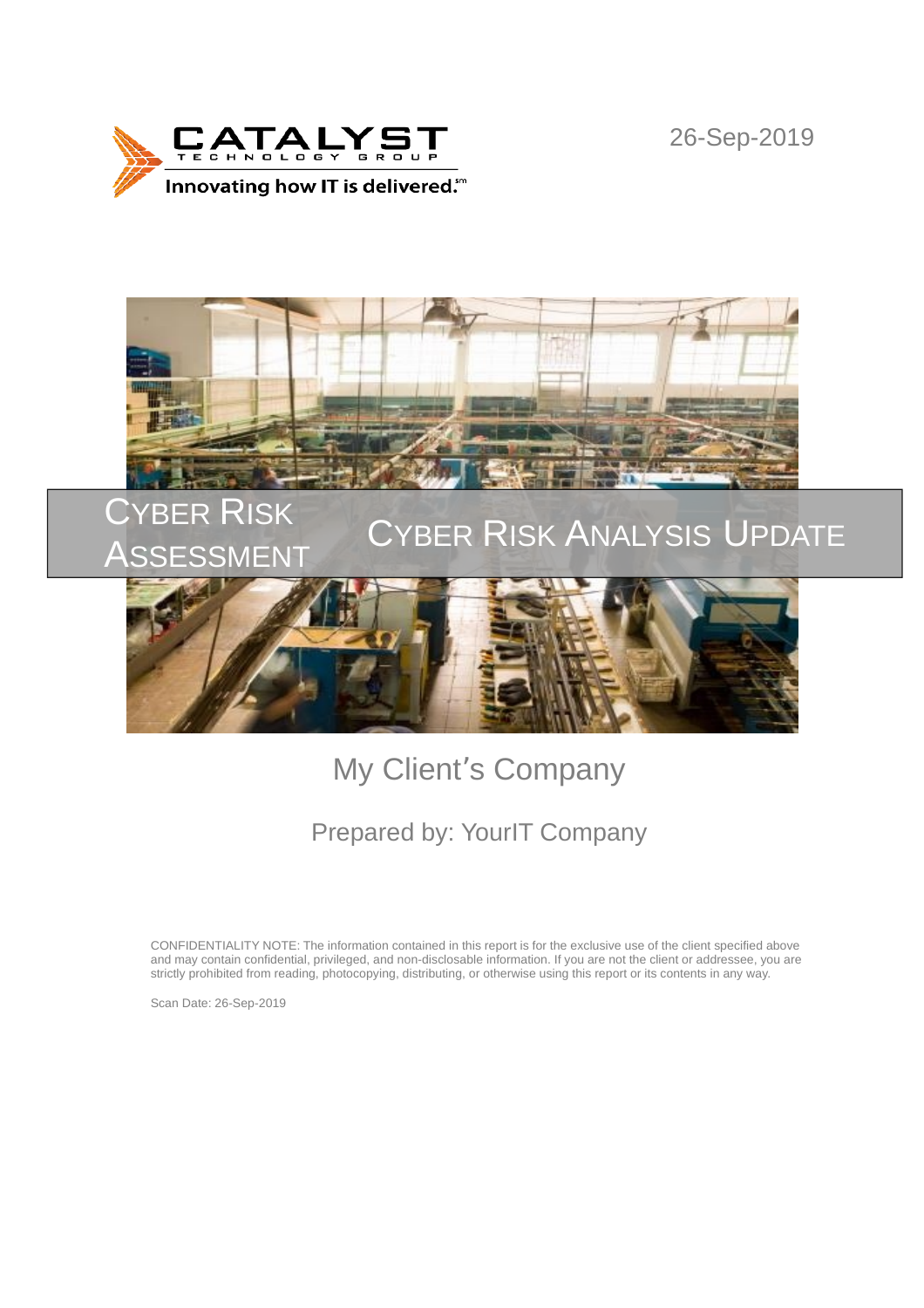

#### **Table of Contents**

- 1 Cyber Risk Analysis Update Overview
- 2 Cyber Risk Discovery Tasks
- 3 Cyber Risk Score
	- 3.1 Network Risk Score
	- 3.2 Security Risk Score
- 4 Cyber Risk Issue Graph
	- 4.1 Network Issue Graph
	- 4.2 Security Issue Graph
- 5 Cyber Risk Issue Summary
	- 5.1 Network
	- 5.2 Security
- 6 Asset Summary: Total Discovered Assets
- 7 Asset Summary: Active Computers
- 8 Asset Summary: All Computers
- 10 Asset Summary: Users
- 11 Server Aging
- 12 Workstation Aging
- 13 Asset Summary: Storage
- 14 External Vulnerabilities
- 15 Unrestricted Web Content
- 16 Local Security Policy Consistency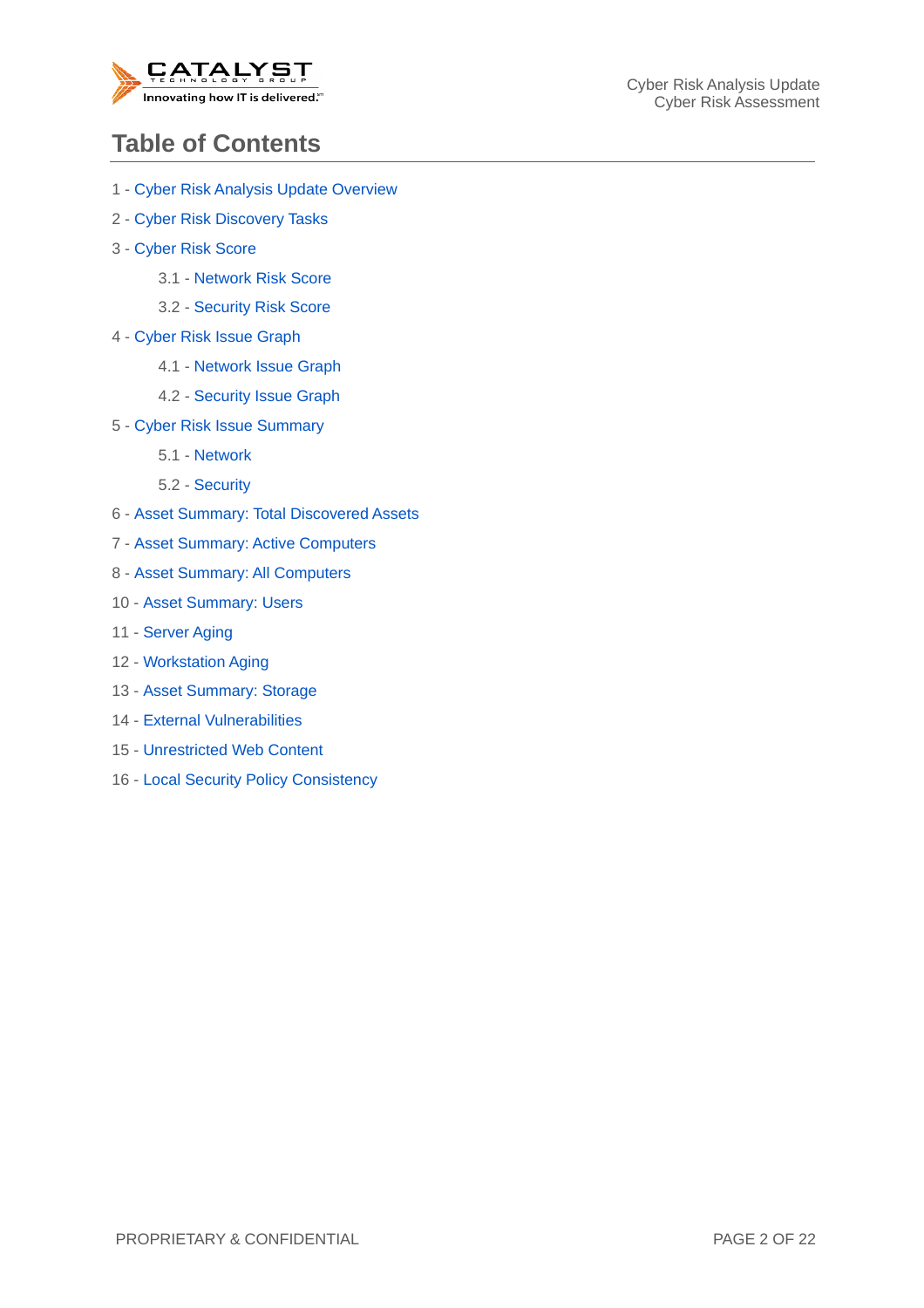

#### **Cyber Risk Analysis Update Overview**

The Cyber Risk Analysis Update aggregates risk analysis from multiple assessments performed on the network, providing you with both a Cyber Risk Score and a high-level overview of the health and security of the network.

The update details the scan tasks undertaken to discover security issues. In addition to the overall Cyber Risk Score, the update also presents separate risk scores for Network and Security. This includes a summary of individual issues, as well as their severity and weighting within the risk analysis.

At the end of the report, you can find a summary of the assets discovered on the network, in addition to other useful information organized by assessment type.

Risk analysis and risk management are not one-time activities. Risk analysis and risk management are dynamic processes that must be periodically reviewed and updated in response to changes in the environment. The risk analysis will identify new risks or update existing risk levels resulting from environmental or operational changes. The output of the updated risk analysis will be an input to the risk management process to reduce newly identified or updated risk levels to reasonable and appropriate levels.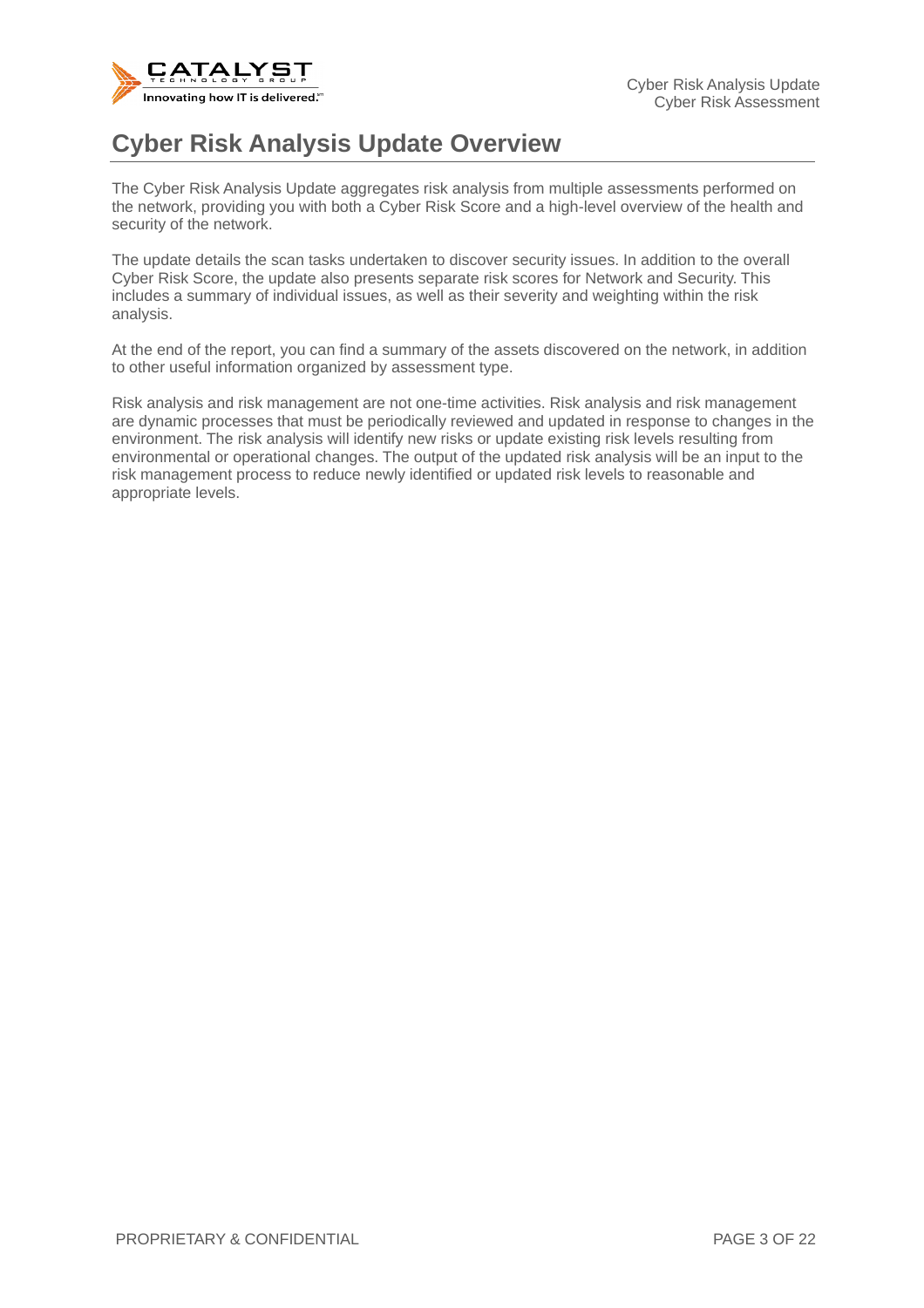

## **Cyber Risk Discovery Tasks**

The following discovery tasks were performed.

|                 | <b>Task</b>                                             | <b>Description</b>                                                                                                                      |  |  |  |
|-----------------|---------------------------------------------------------|-----------------------------------------------------------------------------------------------------------------------------------------|--|--|--|
| <b>Network</b>  |                                                         |                                                                                                                                         |  |  |  |
| Н               | <b>Detect Domain Controllers</b>                        | Identifies domain controllers and online status.                                                                                        |  |  |  |
| П               | <b>FSMO Role Analysis</b>                               | Enumerates FSMO roles at the site.                                                                                                      |  |  |  |
| П               | <b>Security Groups</b>                                  | Enumerate Organization Units and Lists the organizational units and security groups (with<br>members).                                  |  |  |  |
| П               | <b>User Analysis</b>                                    | Lists the users in AD, status, and last login/use, which helps<br>identify potential security risks.                                    |  |  |  |
| П               | <b>Detect Local Accounts</b>                            | Detects local accounts on computer endpoints.                                                                                           |  |  |  |
| П               | Detect Added or Removed<br>Computers                    | Lists computers added or removed from the Network since<br>the last assessment.                                                         |  |  |  |
| П               | Detect Local Mail Servers                               | Detects mail server(s) on the network.                                                                                                  |  |  |  |
| Ш               | <b>Detect Time Servers</b>                              | Detects server(s) on the network.                                                                                                       |  |  |  |
| П               | <b>Discover Network Shares</b>                          | Discovers the network shares by server.                                                                                                 |  |  |  |
| П               | <b>Detect Major Applications</b>                        | Detects all major apps / versions and counts the number of<br>installations.                                                            |  |  |  |
| П               | <b>Detailed Domain Controller Event</b><br>Log Analysis | Lists the event log entries from the past 24 hours for the<br>directory service, DNS server and file replication service<br>event logs. |  |  |  |
| О               | Web Server Discovery and<br>Identification              | Lists the web servers and type.                                                                                                         |  |  |  |
| П               | Network Discovery for Non-A/D<br><b>Devices</b>         | Lists the non-Active Directory devices responding to network<br>requests.                                                               |  |  |  |
| Ш               | Internet Access and Speed Test                          | Tests Internet access and performance.                                                                                                  |  |  |  |
| Ц               | <b>SQL Server Analysis</b>                              | Lists the SQL Servers and associated database(s).                                                                                       |  |  |  |
| О               | Missing Security Updates.                               | Identifies computers missing security updates.                                                                                          |  |  |  |
| ▯               | System by System Event Log<br>Analysis                  | Discovers the five system and app event log errors for<br>servers.                                                                      |  |  |  |
| О               | <b>External Security Vulnerabilities</b>                | Lists the security holes and warnings from External<br>Vulnerability Scan.                                                              |  |  |  |
| <b>Security</b> |                                                         |                                                                                                                                         |  |  |  |
| Ш               | Detect System Protocol Leakage                          | Detects outbound protocols that should not be allowed.                                                                                  |  |  |  |
| П               | <b>Detect Unrestricted Protocols</b>                    | Detects system controls for protocols that should be allowed<br>but restricted.                                                         |  |  |  |
| Ш               | <b>Detect User Controls</b>                             | Determines if controls are in place for user web browsing.                                                                              |  |  |  |
| П               | <b>External Security Vulnerabilities</b>                | Performs a detailed External Vulnerability Scan. Lists and<br>categorizes external security threats.                                    |  |  |  |
| П               | <b>Network Share Permissions</b>                        | Documents access to file system shares.                                                                                                 |  |  |  |
| П               | Domain Security Policy                                  | Documents domain computer and domain controller security<br>policies.                                                                   |  |  |  |
| О               | <b>Local Security Policy</b>                            | Documents and assesses consistency of local security<br>policies.                                                                       |  |  |  |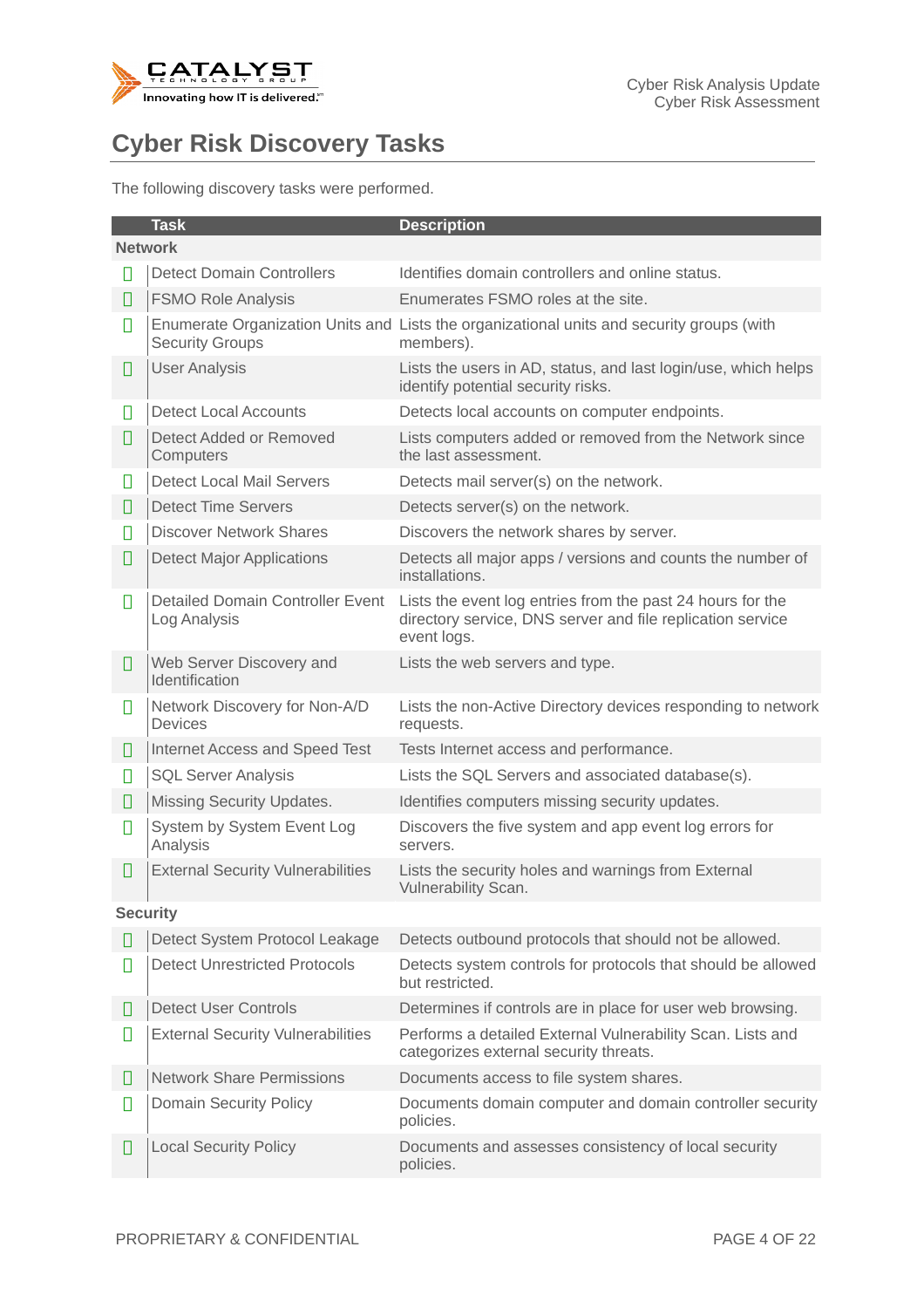

#### **Cyber Risk Score**

The Risk Score is a value from 0 to 100, where 100 represents significant risk and potential issues. The score is risk associated with the highest risk issue.



Several critical issues were identified. Identified issues should be investigated and addressed according to the Cyber Risk Analysis Update.

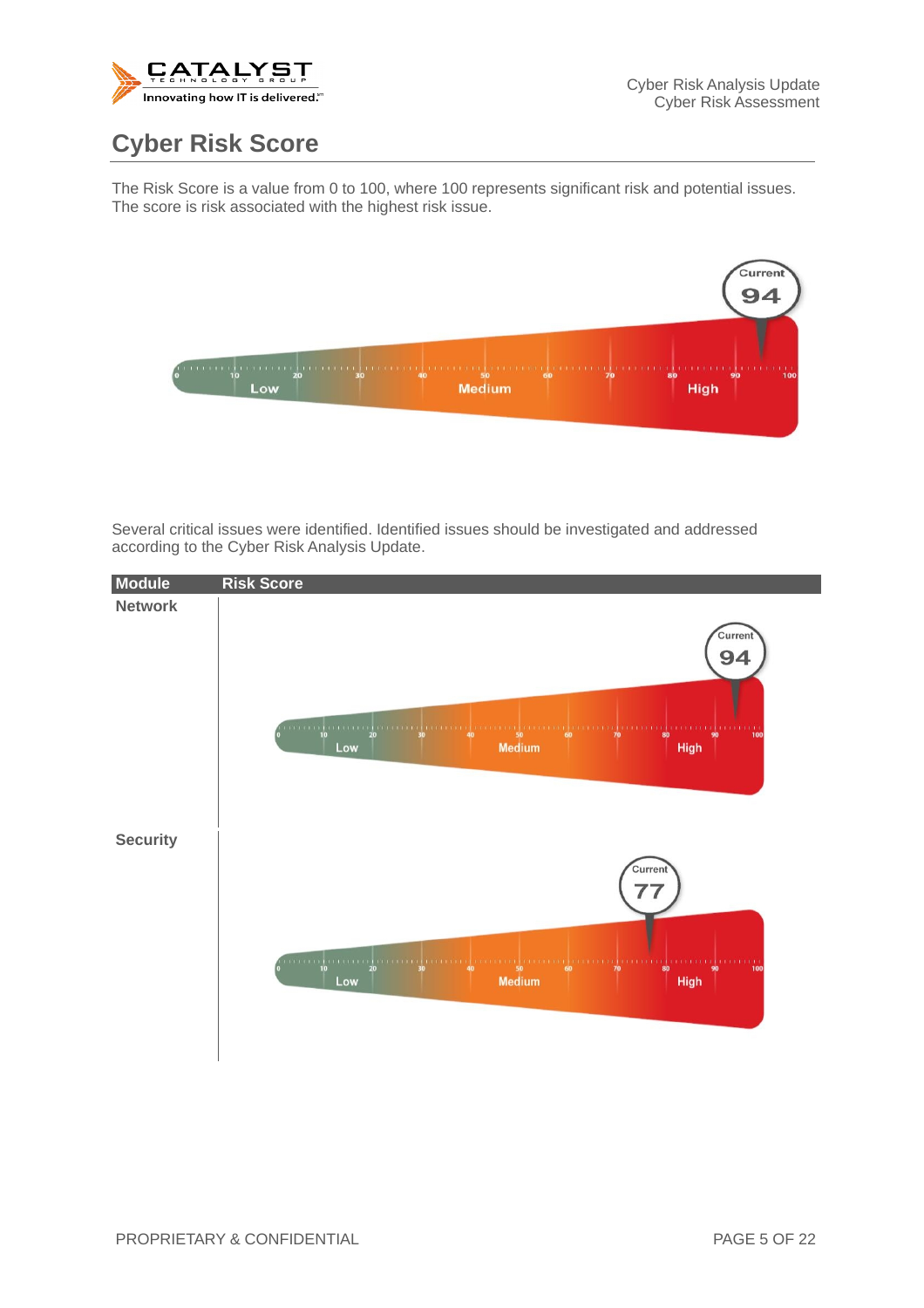

## **Cyber Risk Issue Graph**

This section contains a summary of issues detected during the Cyber Risk Assessment process, and is based on industry-wide best practices for network health, performance, and security. The Overall Issue Score grades the level of issues in the environment. An Overall Issue score of zero (0) means no issues were detected in the environment. It may not always be possible to achieve a zero score in all environments due to specific circumstances.



**Weighted Score:** Risk Score x Number of Incidents = Total points: Total percent (%)

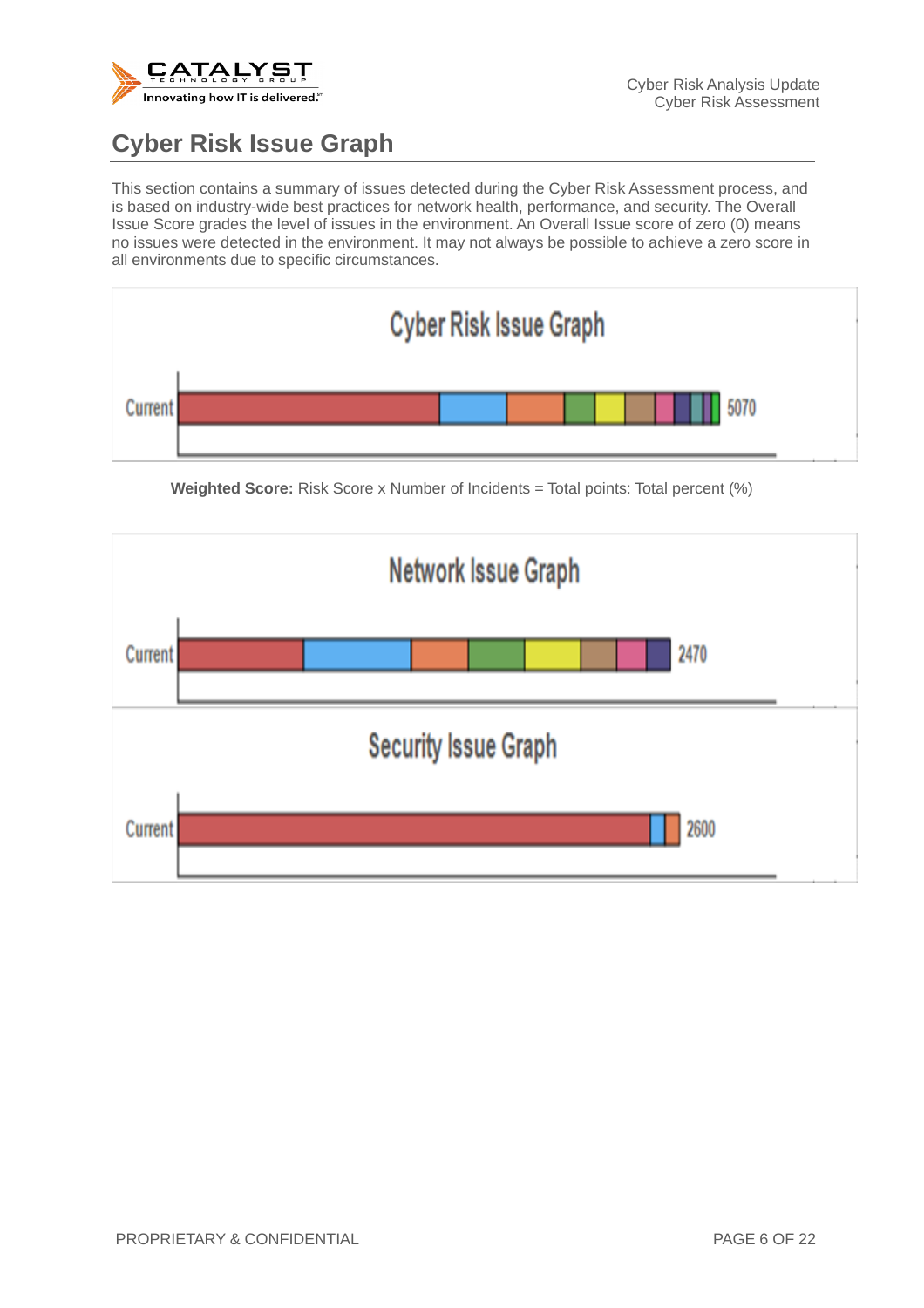

#### **Cyber Risk Issue Summary**

#### **Network Issue Summary**

|  | Significantly high number of Domain Administrators (35pts each) |  |
|--|-----------------------------------------------------------------|--|
|  |                                                                 |  |
|  |                                                                 |  |
|  |                                                                 |  |

630 *Current Score:* 35pts x18 = 630: 25.51%

*Issue:* More than 30% of the users are in the Domain Administrator group and have unfettered access to files and system resources. Compromised Domain Administrator accounts pose a higher threat than typical users and may lead to a breach.

*Recommendation:* Evaluate the need to have more than 30% of users in the Domain Administrator group and limit administrative access to the minimum necessary.

540 *Current Score:* 30pts x18 = 540: 21.86%

*Issue:* User accounts with passwords set to never expire present a risk of use by unauthorized users. They are more easily compromised than passwords that are routinely changed.

*Recommendation:* Investigate all accounts with passwords set to never expire and configure them to expire regularly.

#### **User has not logged on to domain in 30 days (13pts each)**

286 *Current Score:* 13pts x22 = 286: 11.58%

*Issue:* Users have not logged on to domain in 30 days. A user that has not logged in for an extended period of time could be a former employee or vendor.

*Recommendation:* Disable or remove user accounts for users that have not logged on to active directory in 30 days.

#### **Anti-virus not installed (94pts each)**

282 *Current Score:* 94pts x3 = 282: 11.42%

*Issue:* Anti-virus software was not detected on some computers. Without adequate antivirus and anti-spyware protection on all workstations and servers, the risk of acquiring malicious software is significant.

*Recommendation:* To prevent both security and productivity issues, we strongly recommend ensuring that anti-virus is deployed to all possible endpoints.

**Anti-spyware not installed (94pts each)**

282 *Current Score:* 94pts x3 = 282: 11.42%

*Issue:* Anti-spyware software was not detected on some computers. Without adequate anti-virus and anti-spyware protection on all workstations and servers, the risk of acquiring malicious software is significant.

*Recommendation:* Assure that anti-spyware is deployed to all possible endpoints in order to prevent both security and productivity issues.

**Anti-virus not up to date (90pts each)**

180 *Current Score:* 90pts x2 = 180: 7.29%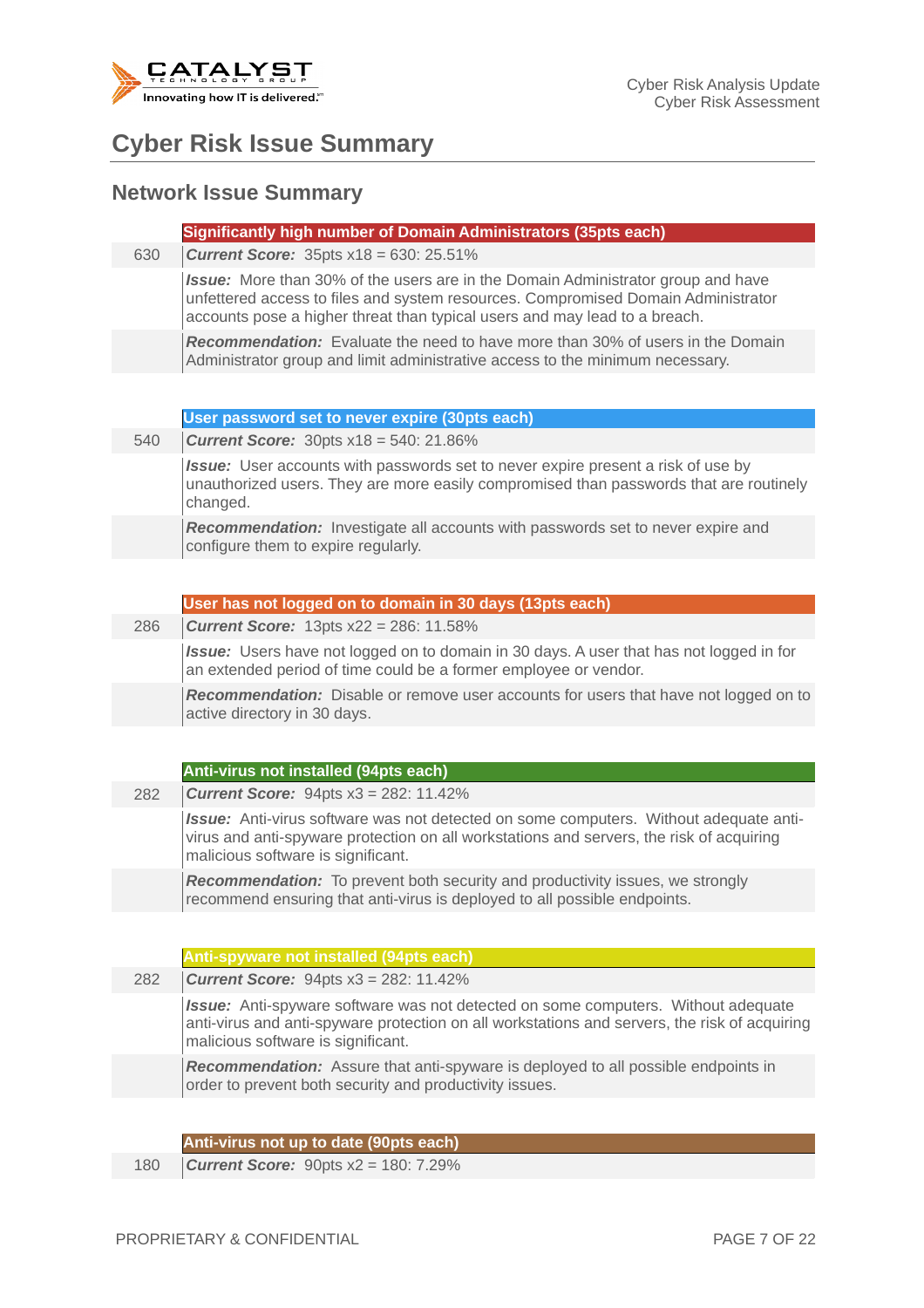

*Issue:* Up to date anti-virus definitions are required to properly prevent the spread of malicious software. Some anti-virus definitions were found to not be up to date.

*Recommendation:* Ensure anti-virus definitions are up to date on specified computers.

|     | Few Security patches missing on computers. (75pts each)                                                                                                                                                                      |
|-----|------------------------------------------------------------------------------------------------------------------------------------------------------------------------------------------------------------------------------|
| 150 | <b>Current Score:</b> 75pts $x^2 = 150$ : 6.07%                                                                                                                                                                              |
|     | <b>Issue:</b> Security patches are missing on computers. Maintaining proper security patch<br>levels helps prevent unauthorized access and the spread of malicious software. Few is<br>defined as missing 3 or less patches. |
|     | <b>Recommendation:</b> Address patching on computers missing 1-3 security patches.                                                                                                                                           |
|     |                                                                                                                                                                                                                              |
|     | Operating system in Extended Support (20pts each)                                                                                                                                                                            |
| 120 | <b>Current Score:</b> 20pts $x6 = 120$ : 4.86%                                                                                                                                                                               |
|     |                                                                                                                                                                                                                              |

*Issue:* Computers are using an operating system that is in Extended Supported. Extended Support is a warning period before an operating system is no longer supported by the manufacturer and will no longer receive support or patches.

*Recommendation:* Upgrade computers that have operating systems in Extended Support before end of life.

#### **Security Issue Summary**

|      | Automatic screen lock not turned on. (72pts each)                                                                                                                                       |
|------|-----------------------------------------------------------------------------------------------------------------------------------------------------------------------------------------|
| 2448 | <b>Current Score:</b> 72pts $x34 = 2448$ : 94.15%                                                                                                                                       |
|      | <b>Issue:</b> Automatic screen lock prevents unauthorized access when users leave their<br>computers. Having no screen lock enabled allows unauthorized access to network<br>resources. |
|      | <b>Recommendation:</b> Enable automatic screen lock on the specified computers.                                                                                                         |

**Account lockout disabled (77pts each)**

77 *Current Score:* 77pts x1 = 77: 2.96%

**Issue:** Account lockout (disabling an account after a number of failed attempts) significantly reduces the risk of an attacker acquiring a password through a brute force attack.

*Recommendation:* Enable account lockout for all users.

#### **Medium severity external vulnerabilities detected (75pts each)**

75 *Current Score:* 75pts x1 = 75: 2.88%

*Issue:* Medium severity external vulnerabilities may potentially allow malicious attacks from outside your network and should be addressed as soon as possible. External vulnerabilities are considered potential security holes that can allow hackers access to your network and information.

*Recommendation:* Assess the risk of each vulnerability and remediate all external vulnerabilities as prescribed.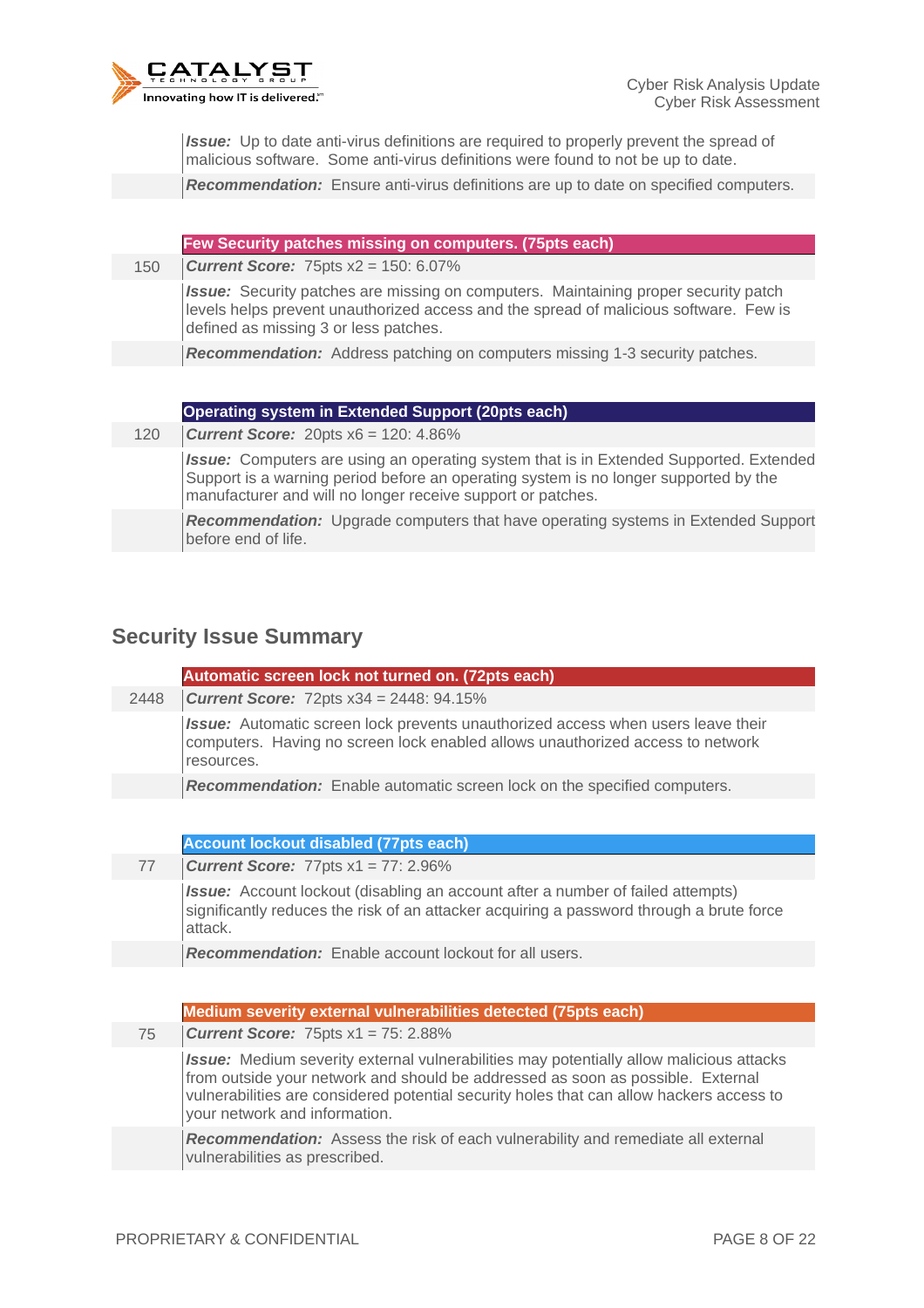

#### **Asset Summary: Total Discovered Assets**

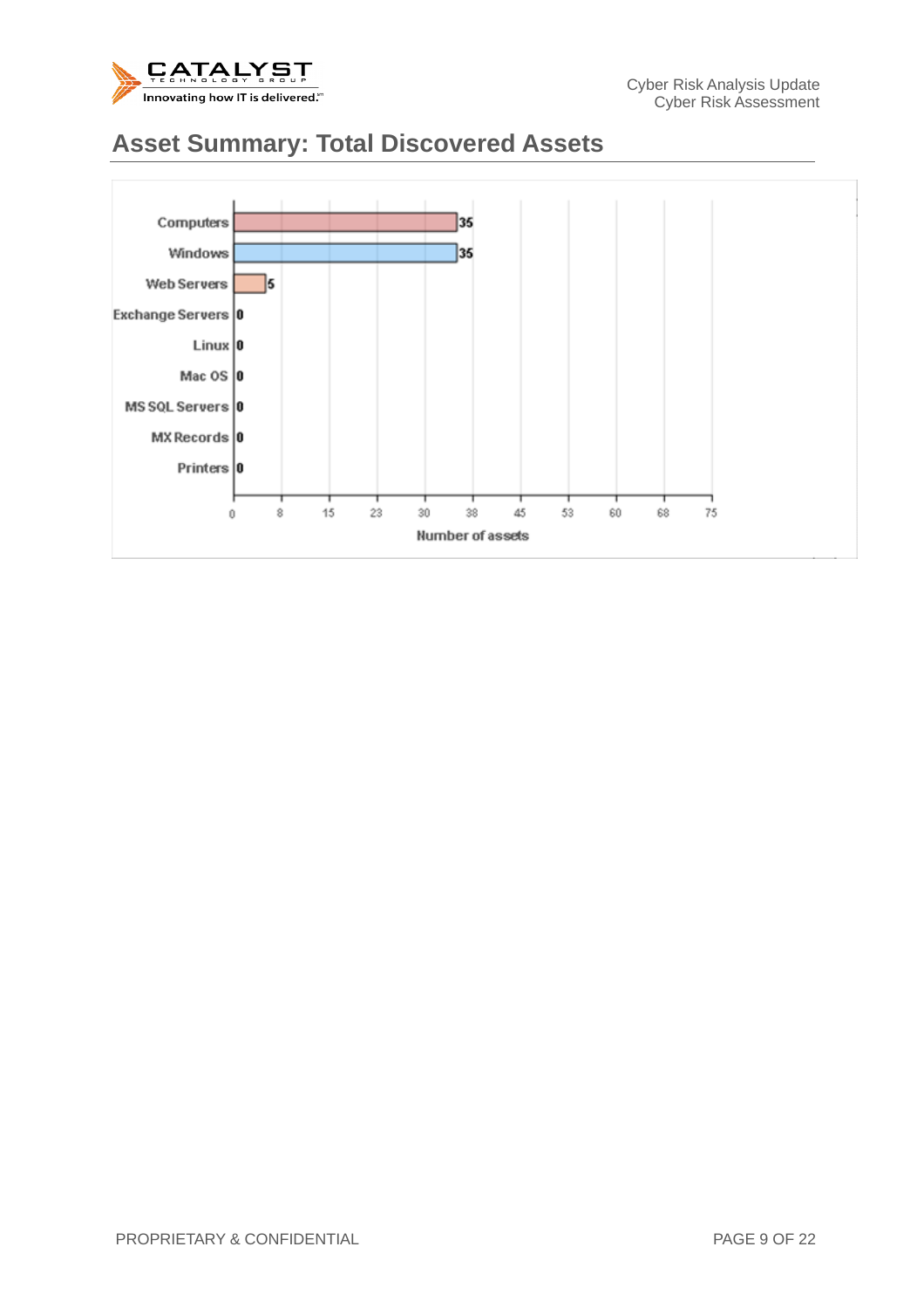

#### **Asset Summary: Active Computers**

Active Computers are defined as computers that were either actively responding at the time of the scan or have checked in with Active Directory within the past 30 days.



| <b>Operating System</b>                 | <b>Total</b>   | <b>Percent</b> |  |  |  |
|-----------------------------------------|----------------|----------------|--|--|--|
| <b>Top Five</b>                         |                |                |  |  |  |
| Windows 10 Enterprise                   | 15             | 42.9%          |  |  |  |
| Windows Server 2016 Standard            | $\overline{7}$ | 20%            |  |  |  |
| Windows 8.1 Pro                         | $\overline{4}$ | 11.4%          |  |  |  |
| Windows 10 Pro                          | 2              | 5.7%           |  |  |  |
| Windows 7 Professional                  | $\overline{2}$ | 5.7%           |  |  |  |
| Total - Top Five                        | 30             | 85.7%          |  |  |  |
| Other                                   |                |                |  |  |  |
| Windows Server 2012 R2 Standard         | $\overline{2}$ | 5.7%           |  |  |  |
| Windows 10 Enterprise 2015 LTSB         | $\mathbf{1}$   | 2.9%           |  |  |  |
| Windows 10 Enterprise N                 | $\mathbf{1}$   | 2.9%           |  |  |  |
| Windows Server 2012 Standard Evaluation | $\mathbf{1}$   | 2.9%           |  |  |  |
| Total - Other                           | 5              | 14.3%          |  |  |  |
| <b>Overall Total</b>                    | 35             | 100%           |  |  |  |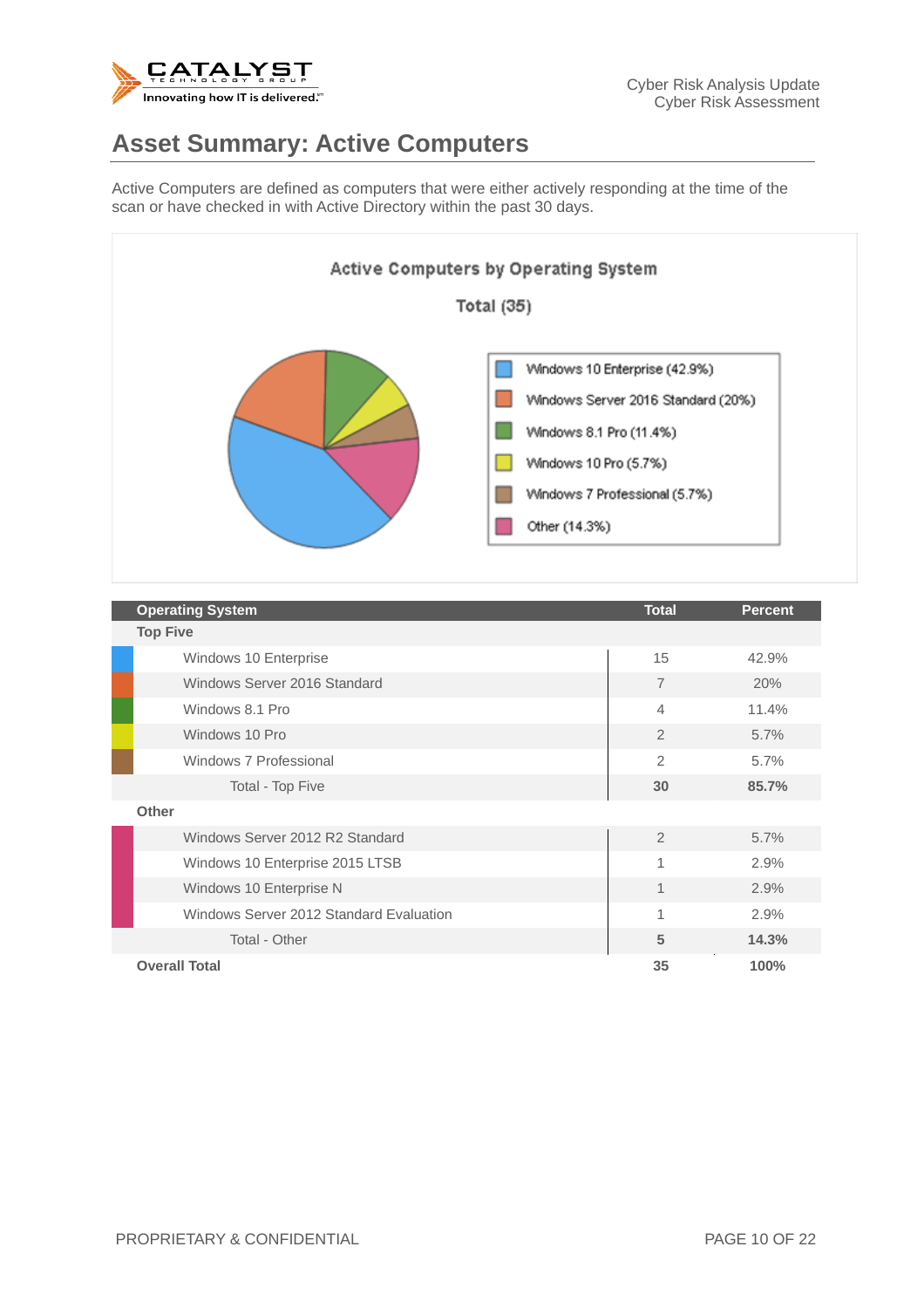

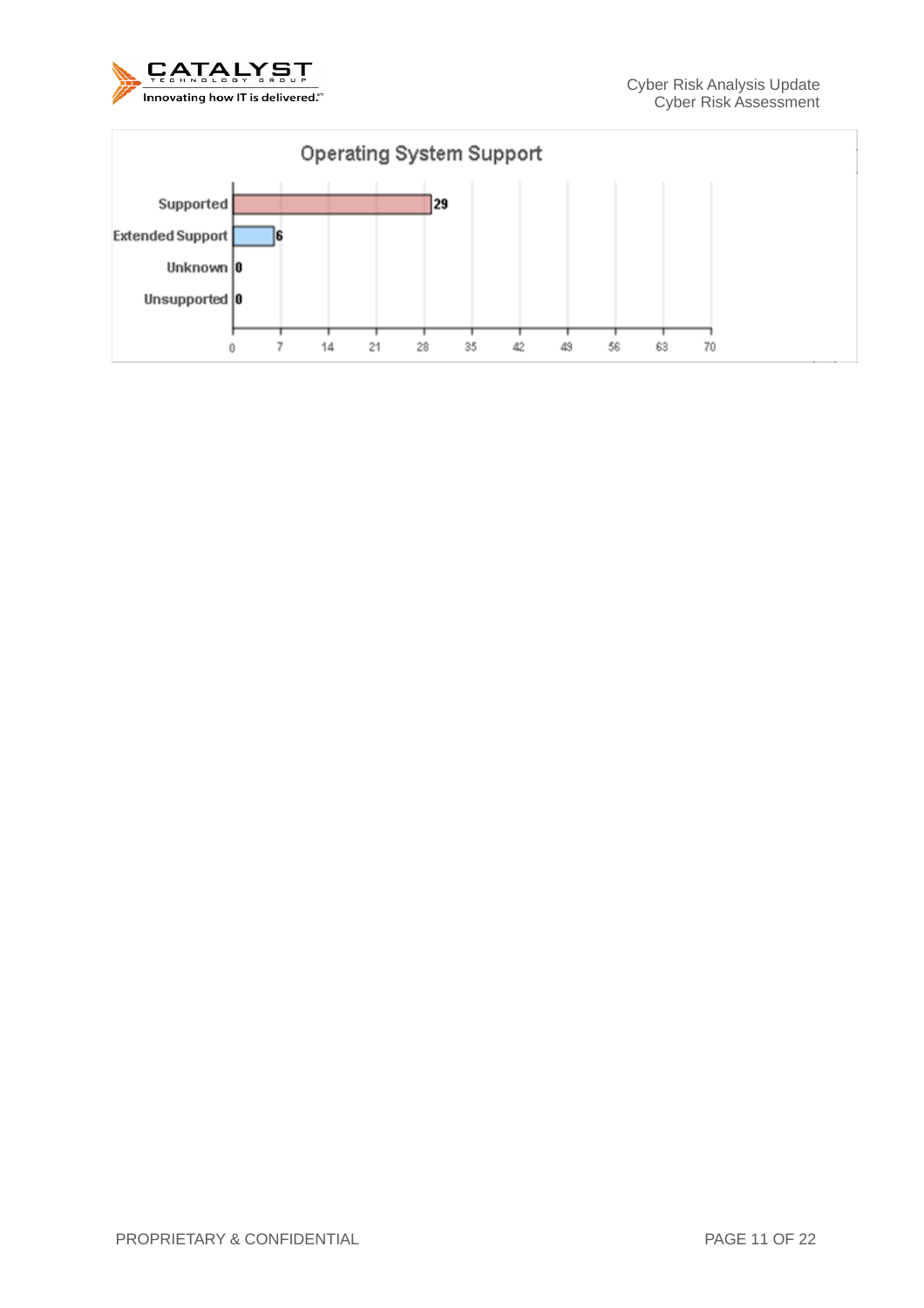

#### **Asset Summary: All Computers**

The list of all computers includes computers that may no longer be active but have entries in Active Directory (in a domain environment).



| <b>Operating System</b>                 | <b>Total</b>   | <b>Percent</b> |  |  |  |
|-----------------------------------------|----------------|----------------|--|--|--|
| <b>Top Five</b>                         |                |                |  |  |  |
| Windows 10 Enterprise                   | 15             | 42.9%          |  |  |  |
| Windows Server 2016 Standard            | $\overline{7}$ | 20%            |  |  |  |
| Windows 8.1 Pro                         | $\overline{4}$ | 11.4%          |  |  |  |
| Windows 10 Pro                          | 2              | 5.7%           |  |  |  |
| Windows 7 Professional                  | $\overline{2}$ | 5.7%           |  |  |  |
| Total - Top Five                        | 30             | 85.7%          |  |  |  |
| Other                                   |                |                |  |  |  |
| Windows Server 2012 R2 Standard         | $\overline{2}$ | 5.7%           |  |  |  |
| Windows 10 Enterprise 2015 LTSB         | $\mathbf{1}$   | 2.9%           |  |  |  |
| Windows 10 Enterprise N                 | $\mathbf{1}$   | 2.9%           |  |  |  |
| Windows Server 2012 Standard Evaluation | $\mathbf{1}$   | 2.9%           |  |  |  |
| Total - Other                           | 5              | 14.3%          |  |  |  |
| <b>Overall Total</b>                    | 35             | 100%           |  |  |  |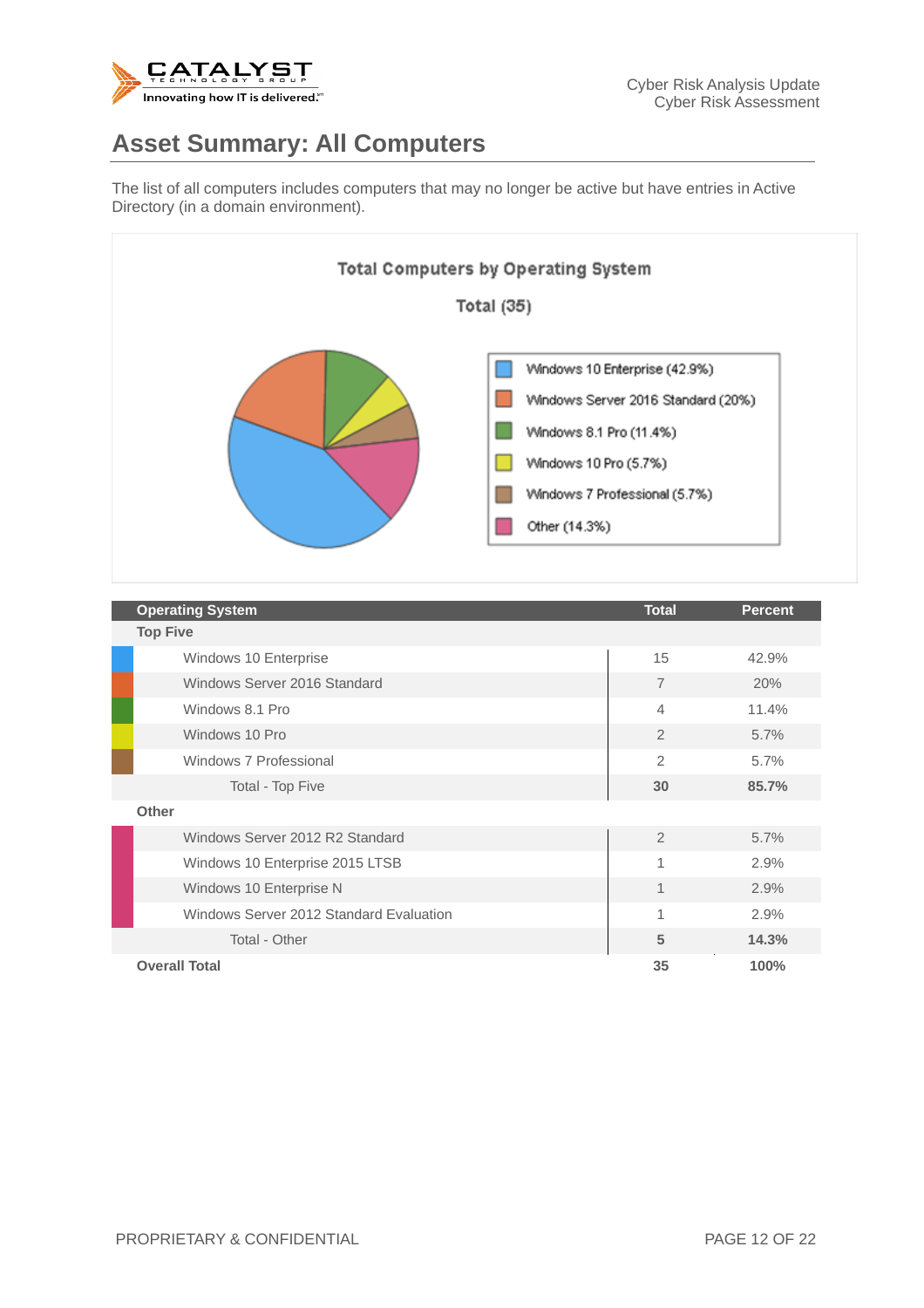

#### **Asset Summary: Inactive Computers**

Inactive computers are computers that could not be scanned or have not checked into Active Directory in the past 30 days.



| <b>Operating System</b> | <b>Total</b> | <b>Percent</b> |
|-------------------------|--------------|----------------|
| <b>Top Five</b>         |              |                |
| Total - Top Five        | 0            | NaN%           |
| <b>Other</b>            |              |                |
| Total - Other           | 0            | NaN%           |
| <b>Overall Total</b>    |              | 100%           |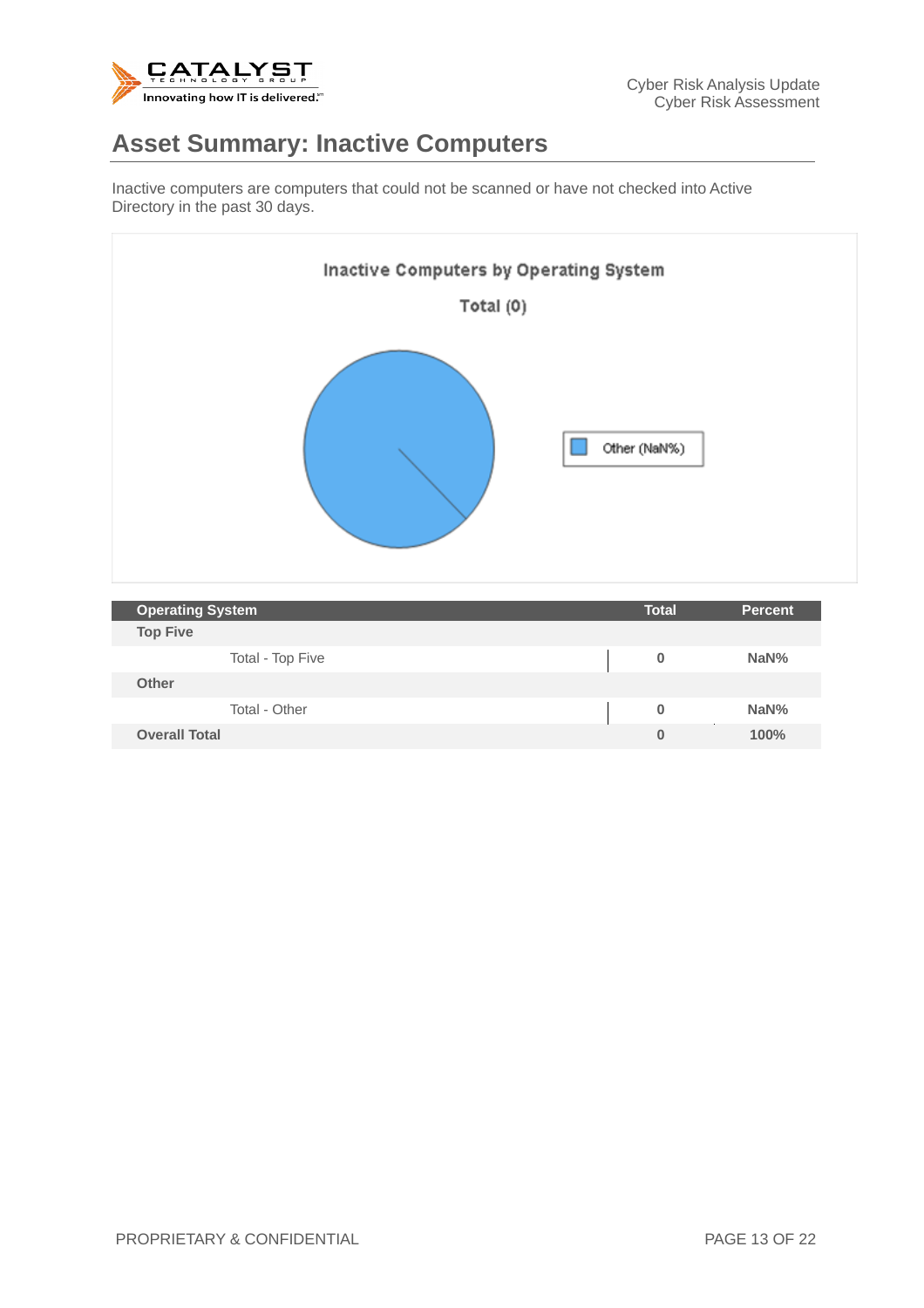

#### **Asset Summary: Users**

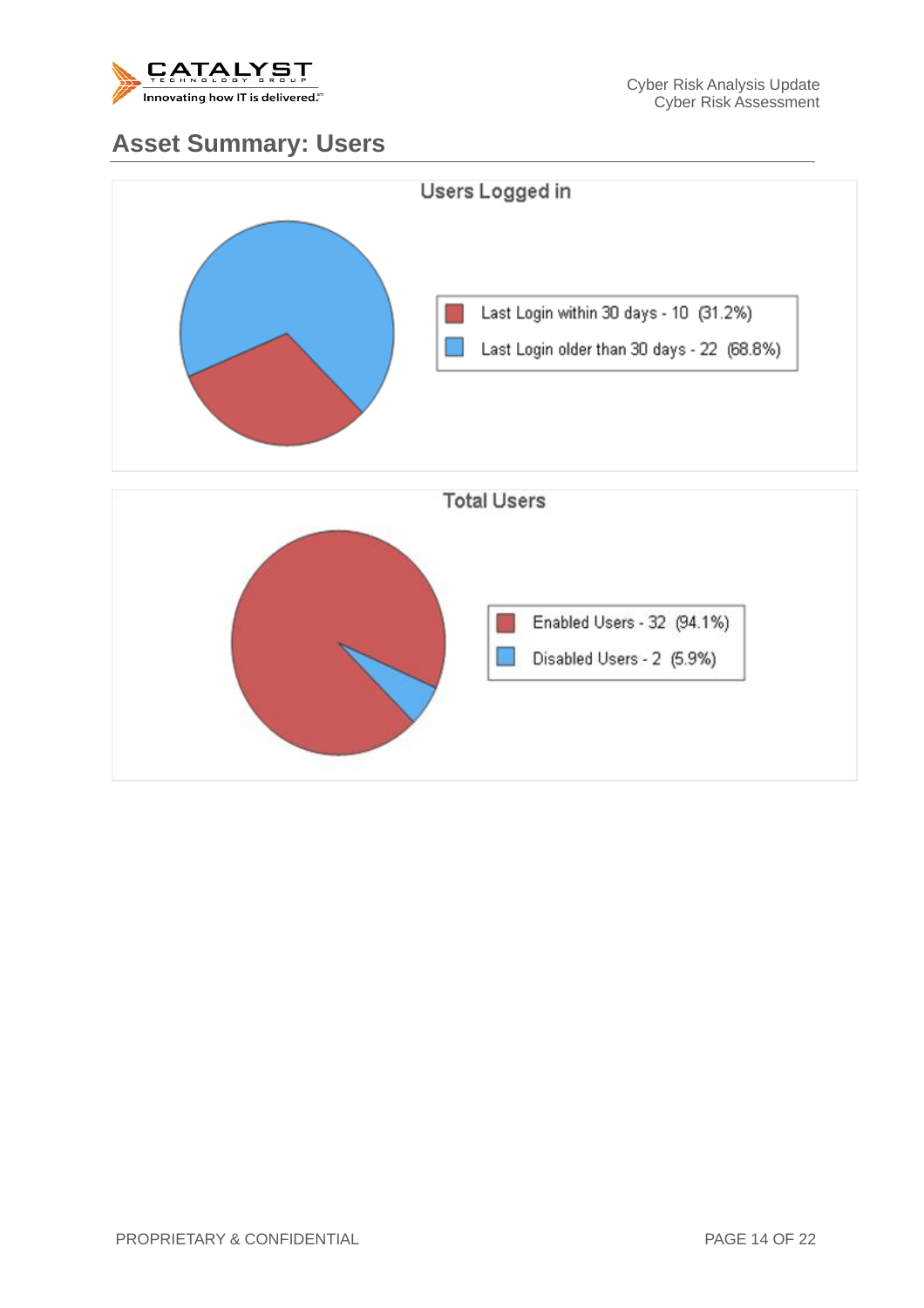

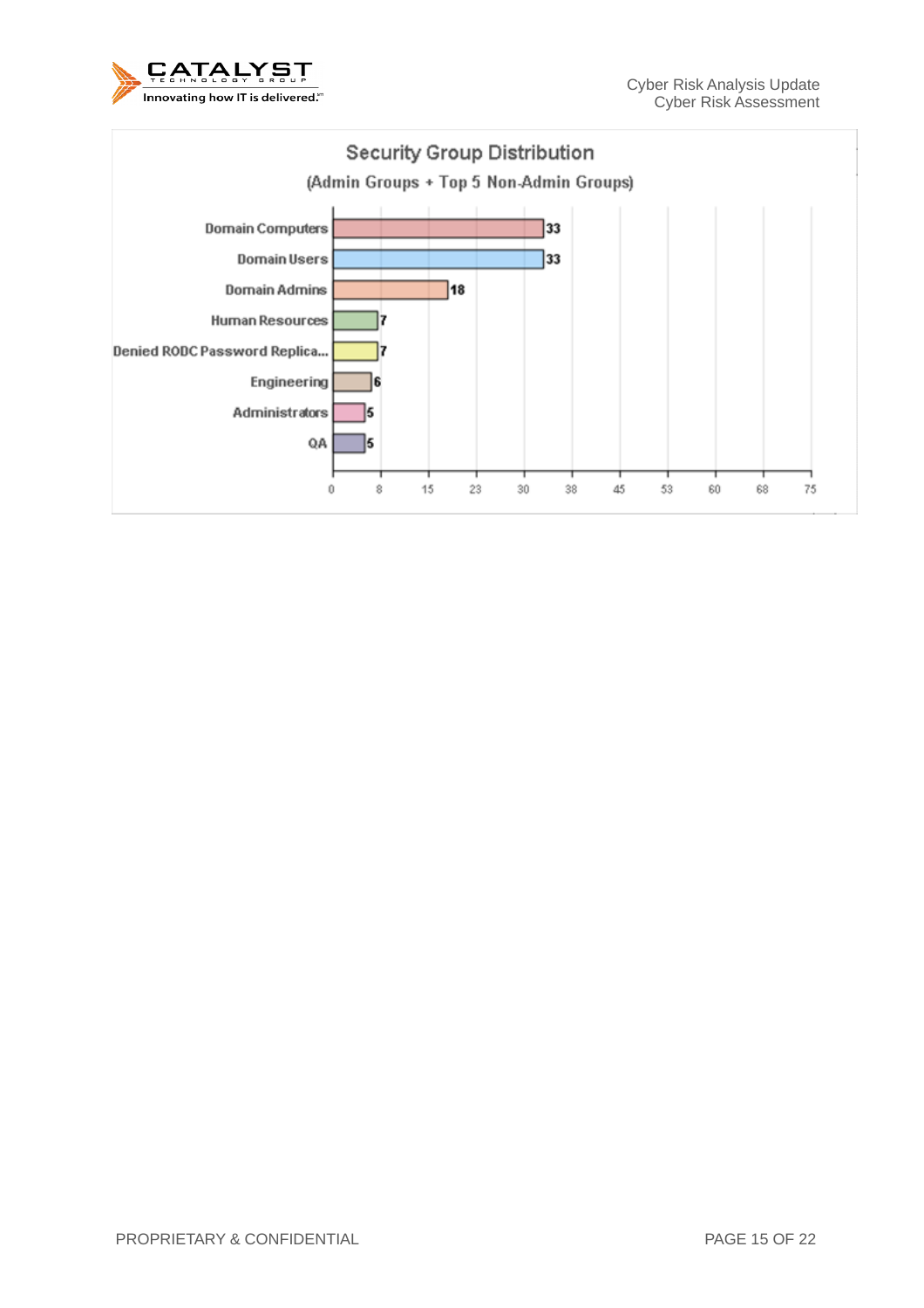

## **Server Aging**

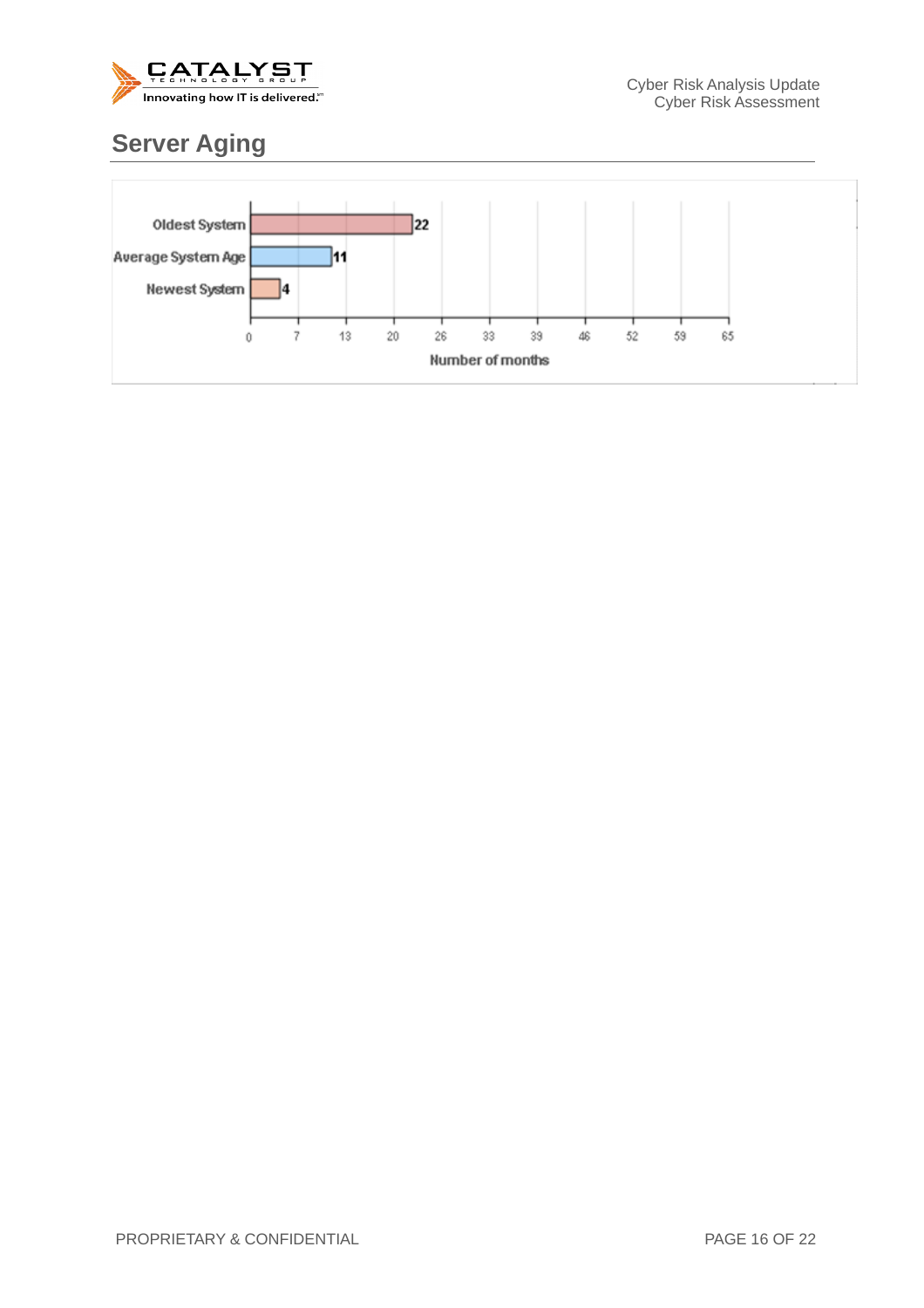

## **Workstation Aging**

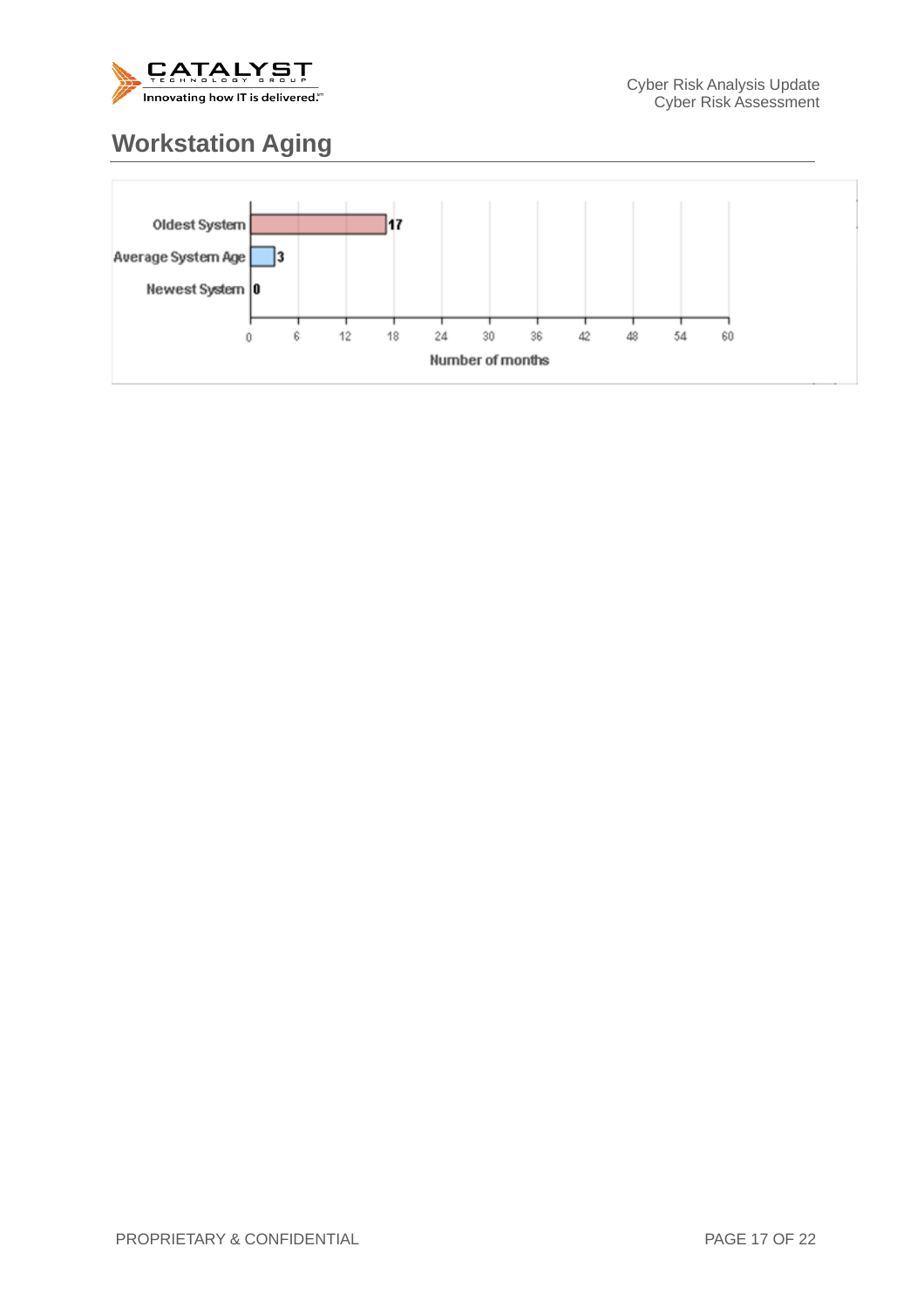

#### **Asset Summary: Storage**



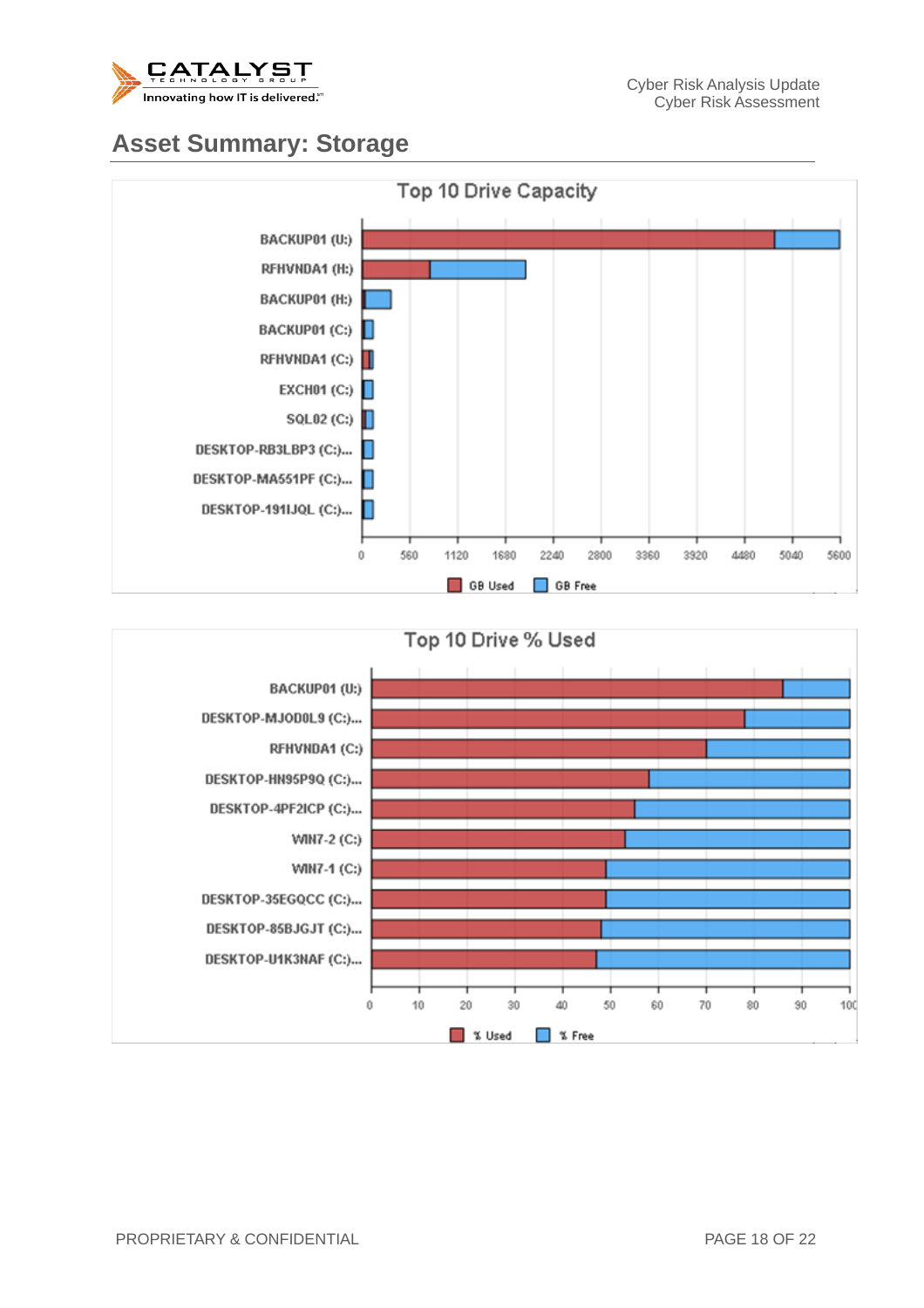

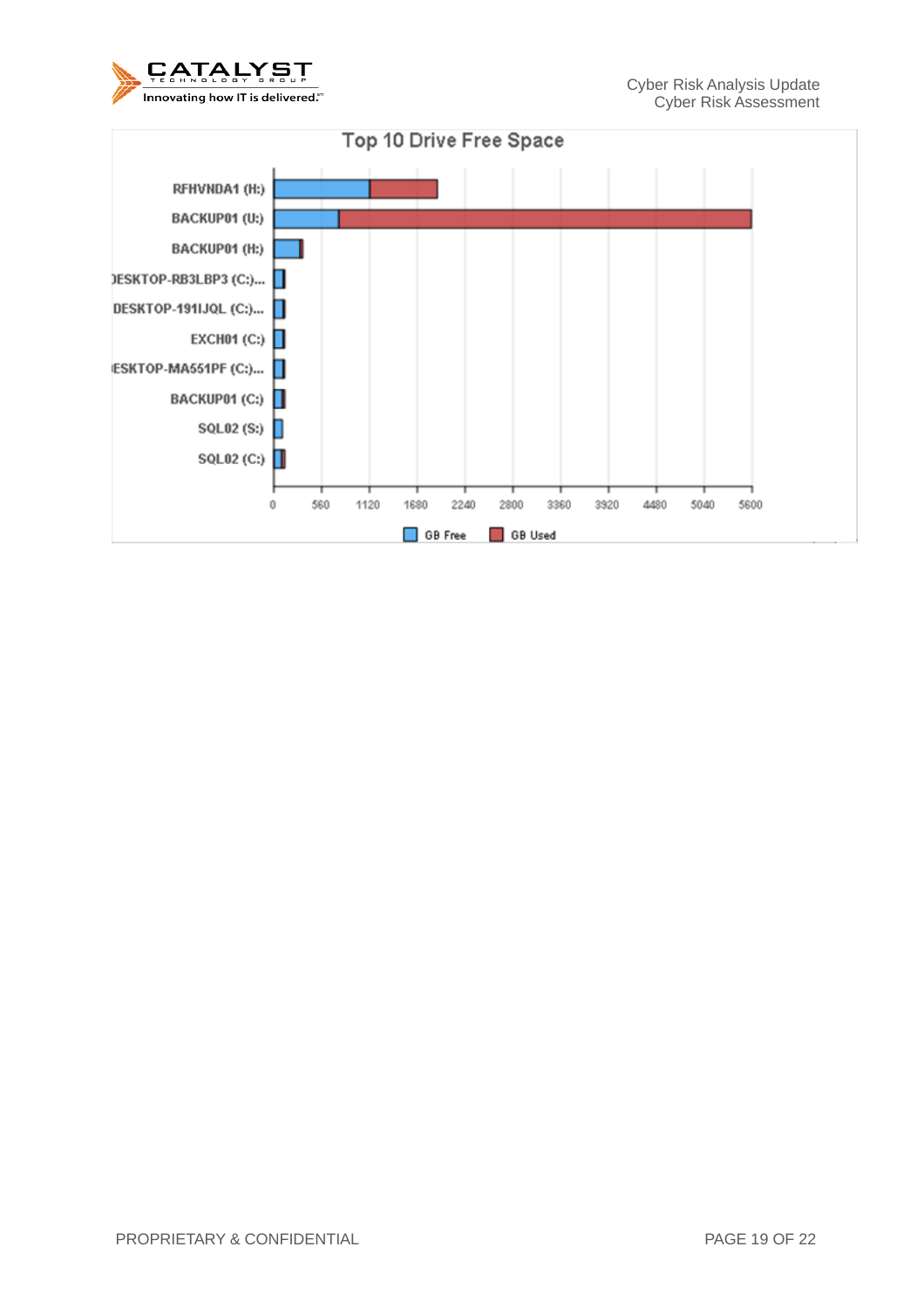

#### **External Vulnerabilities**



#### *Host Issue Summary*

| <b>Host</b>                                                    | <b>Open Ports</b> | <b>High</b> | <b>Med</b> | Low | False | <b>Highest</b><br><b>CVSS</b> |
|----------------------------------------------------------------|-------------------|-------------|------------|-----|-------|-------------------------------|
| 97.72.92.49 (97-72-92-49-<br>static.atl.earthlinkbusiness.net) |                   |             |            |     |       | 4.8                           |
| Total: 1                                                       |                   |             |            |     |       | 4.8                           |



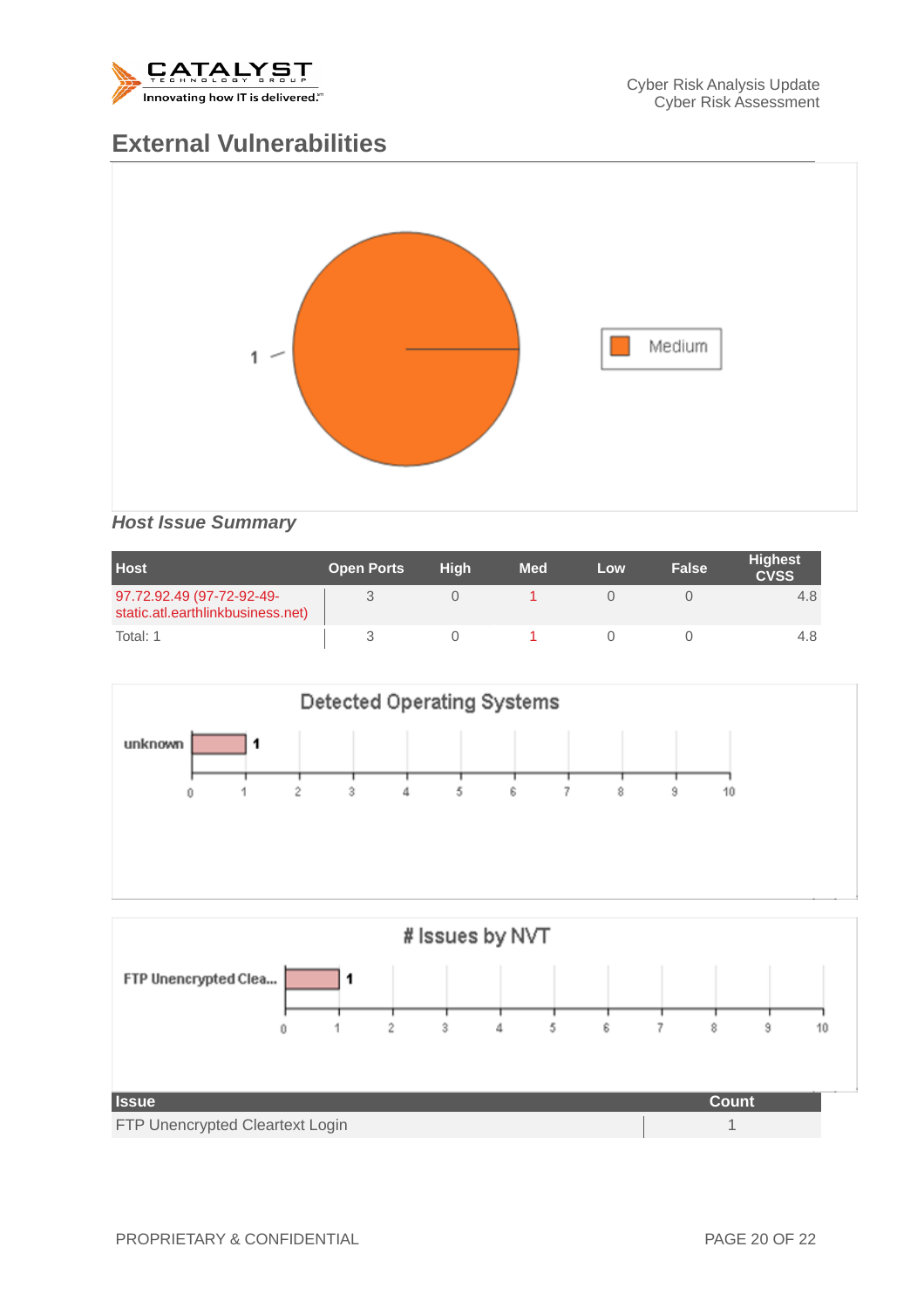

#### **Unrestricted Web Content**